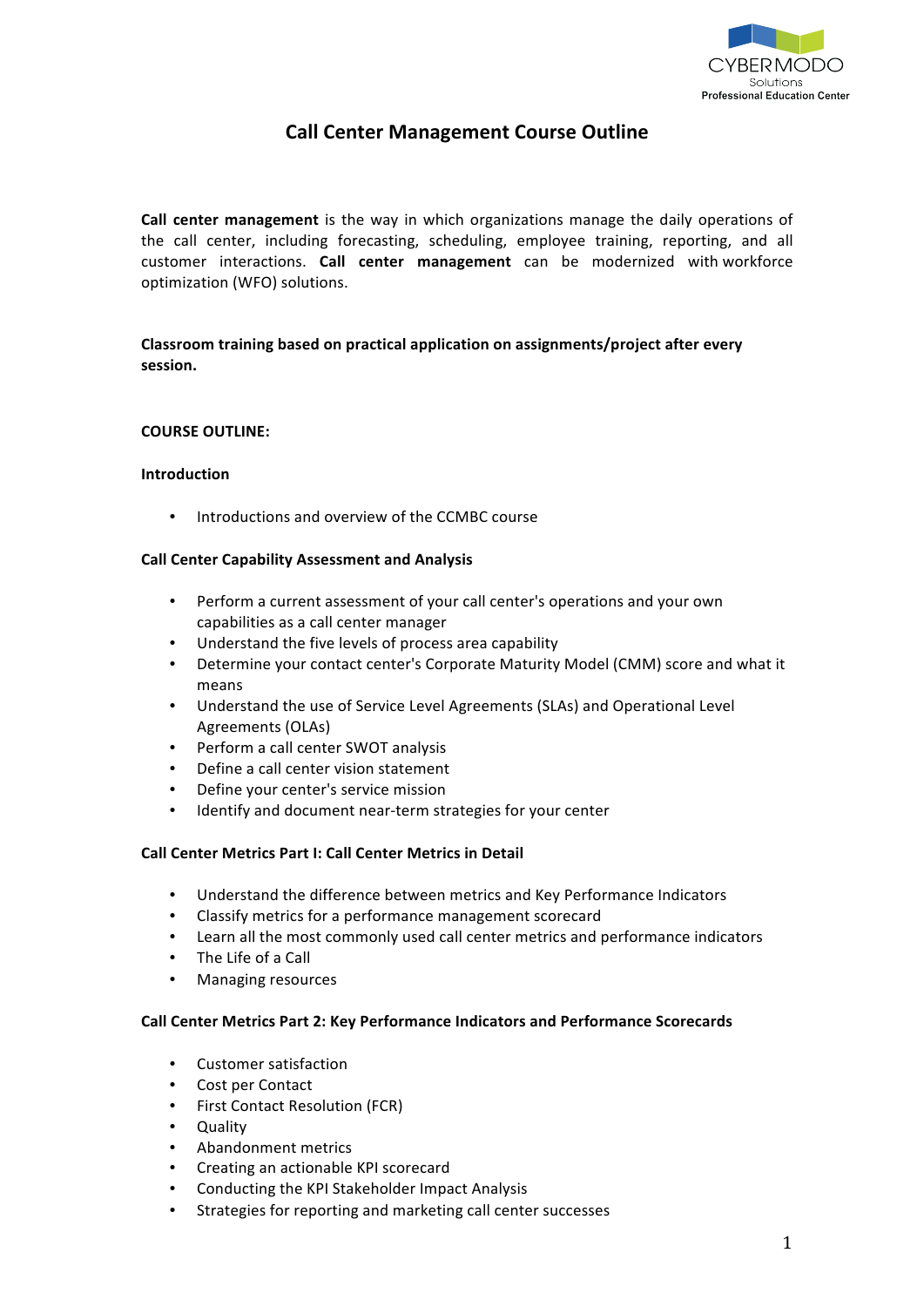

## **Call Center Technology**

- The role of technology in the call center
- Tracking the flow of calls through various technologies
- Call arrival and delivery technologies
- The pros and cons of virtual call centers
- Workforce management software tools

## **Forecasting and Scheduling**

- Forecasting future call center volume and demands
- Forecasting call center agent workload
- Forecasting required staffing levels
- Maintaining your agent workforce capacity
- Creating optimal staffing schedules
- Developing an action plan for improving forecasting and scheduling in your call center

## **Staffing**

- Building your call center staff using the RCCSP 10-Step Staffing Model
- Assessing current staffing conditions
- Preparing the business case
- Perform an Agent Skills Analysis
- Perform an Agent Skills Gap Analysis
- Call center job descriptions
- Conducting an agent search
- Pre-screening processes
- Correct use of candidate testing and assessments
- Simulation and observation techniques in hiring
- Face to face interviewing
- The job offer

## **Training and Retention**

- The impact of an effective training program
- Preparing the business case
- The continuous improvement call center agent training cycle
- How to develop and communicate standard operation procedures
- A training program development design methodology
- Analysis of call center training needs
- Training program design
- How to establish training goals and objectives

## **Coaching for Improved Performance**

- Fundamentals of coaching
- How to define and prepare for a coaching session
- Conducting the coaching session
- Post-coaching follow-up action planning
- Fine-tuning your communication skills